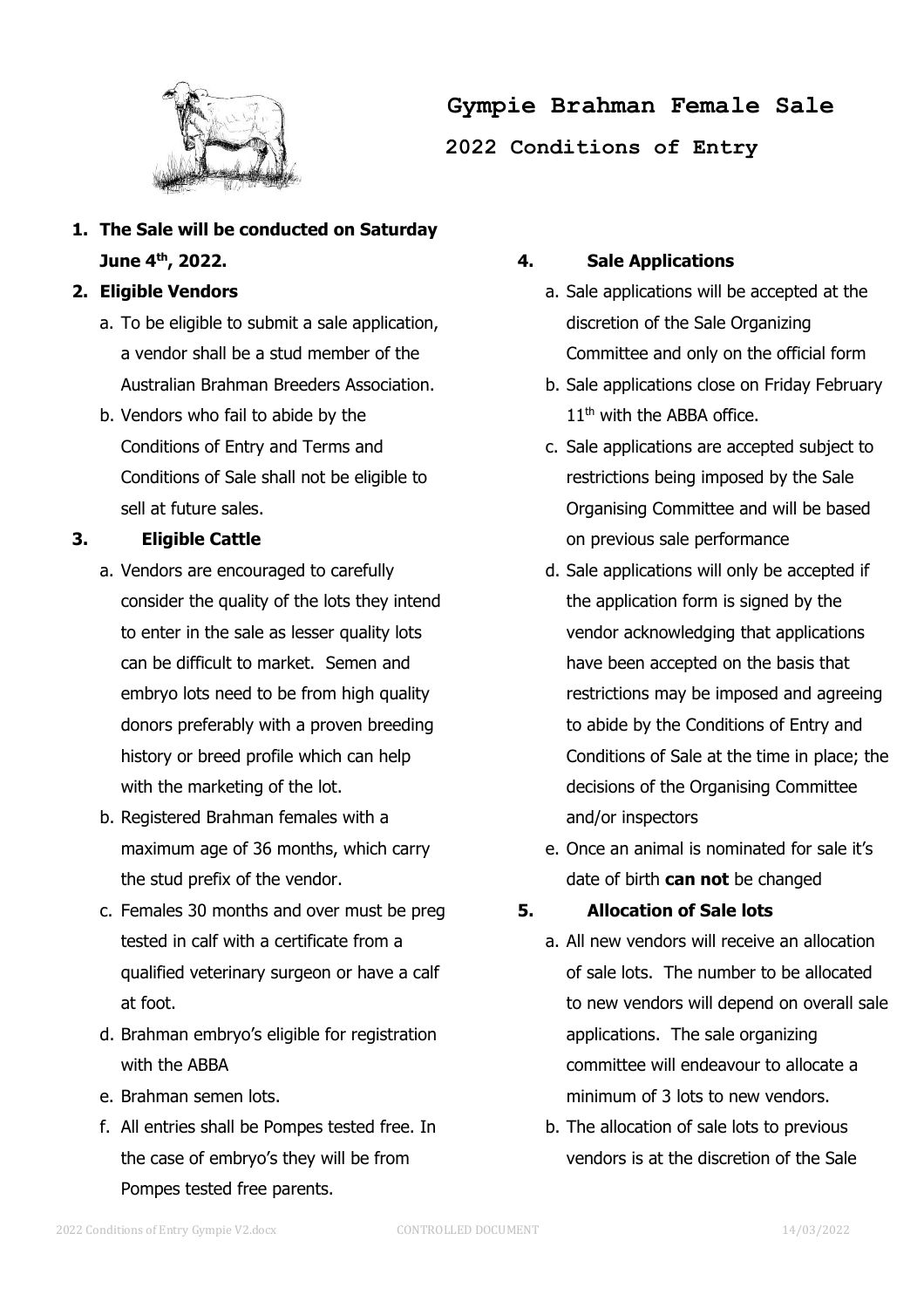Organising Committee and will be based on previous sale performance

## **6. Inspections**

- a. All entries will be inspected by inspectors appointed by the Sale Organising Committee on the morning prior to the sale
- b. Any rejected animals must be removed from selling pens within 30 minutes of inspection

## **7. Arrival and Penning**

- a. All entries are to be at the saleyards by 4.00pm on the day prior to the sale.
- b. All entries are to be penned in their allocated sale pen by 7.00am on sale day.

# **8. Final Entries close on Friday 11 th March 2022**

#### **9. Entry Fees**

- a. \$110.00 inclusive of GST per lot.
- b. Entry fees shall be charged to your membership number.

#### **10. Substitutes**

a. Substitute lots for withdrawn animals will not be permitted

#### **11. Rebates and Charges**

The following rebate shall be paid by all vendors as a percentage of gross proceeds

a. 1% + GST administrative levy to the ABBA

#### **12. Transfers**

All entries will be automatically transferred to buyers by ABBA following the sale.

- **13. Ear Tagging, Paint Branding and NLIS**
	- a. All physical lots shall be paint branded before entries are penned for sale.
	- b. Animals which are incorrectly painted or tagged shall not be eligible for sale

c. The Sale Organising Committee shall supply ear tags to vendors and it shall be a condition of entry that vendors apply these ear tags before entry to the saleyards.

## **14. Tick Clearance**

All entries are to be pre-treated for clearance at the tick line following the sale and be presented at the sale tick free. It is strongly recommended that entries, including calves be treated twice. The first treatment 3 weeks before the sale and the second 6-9 days before the sale for pour on or injectable treatments (Macrocyclcic lactones). 4-6 days prior for dip and sprays. Treatment details must be entered on the Vendor Declaration form and the DPI pre-treatment advice form supplied

## **15. Photographs for Advertising Flyer/Newsletter**

The Sale Organizing Committee is planning to produce an advertising flyer to promote the sale.

The flyer will be distributed to all members and will include a coupon to return for a copy of the catalogue.

The flyer will include up to 24 of the best photographs we receive.

All photographs received will be loaded onto our web catalogue.

Photographs for inclusion in the flyer are required no later than Friday 15<sup>th</sup> April 2022.

# **16. Selling Agents**

- Elders
- Nutrien
- Sullivans Livestock and Property
- GDL